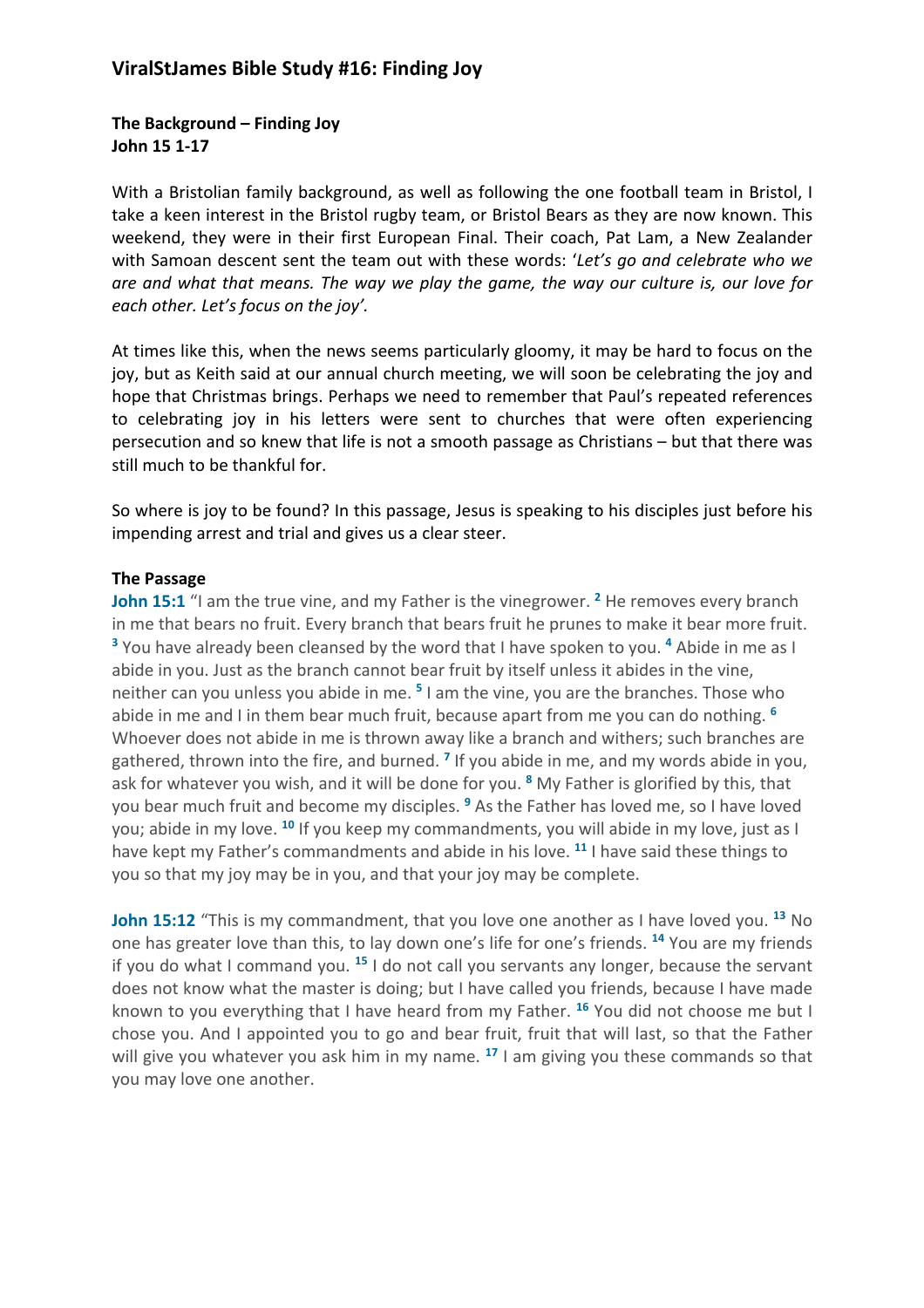## **The Questions**

**1) Read John 15:1-17. Jesus describes himself as 'the true vine' and his Father as 'the gardener'. Why do you think he uses this analogy/comparison? (Jeremiah 2:21 and Isaiah 5:1-2 may provide clues)**

*The Disciples were Israelites, who saw themselves as a vine brought by God out of Egypt and planted in the promised land of milk and honey. However, as the OT passages remind us, the Israelites failed to live out their destiny to be a light to the people around them, rebelling against God. Jesus identifies himself as the true Israelite, rooted and established in God and obedient to his father's commands.*

- **2) In verses 2-6, and staying with his vine comparison, what two things does Jesus call his disciples to do? And what promise does he give?**
	- *Remain in him*
	- *Bear fruit*
	- *Promise - Remain in him and he will remain in us*
- **3) How can we 'remain in Jesus'? (v 10 gives a clue) What do you think this means in practice? How does Jesus remain in us? Do you see a role for the Holy Spirit in this?** 
	- *'v10 talks about 'obeying my Father's commands – of which we know the greatest is to love God and to love your neighbour as yourself – so there is a practical element involved – remaining requires action – it is active not just passive;*
	- *However, there is also a need to remain 'grafted in' to the vine – connected to the life-giving work of the Spirit nourishing us – through prayer, reflection and reading/study of the Bible*
- **4) Note that in verse 8, Jesus is addressing the disciples (plural) – we produce fruit through working together. Reflecting back on the last few months, and perhaps after reading the Annual Report, can you identify any fruit that we have produced?**
- **5) Given the current circumstances of the pandemic, how can we best continue to work together to be fruitful?**
- **6) Jesus talks about fruitful branches being 'pruned' or 'cleansed' (v2). What do you think this means?**

*Our strength, our refreshing, comes from remaining grafted into Jesus – we can't go it alone independently but need to remain dependent.*

*As we do so, we may find the Holy Spirit flowing from the vine, prodding us in areas where we need to repent and change our priorities or actions – things we should refrain from, or actions we should take. As noted in Q3, We can only remain alert to*